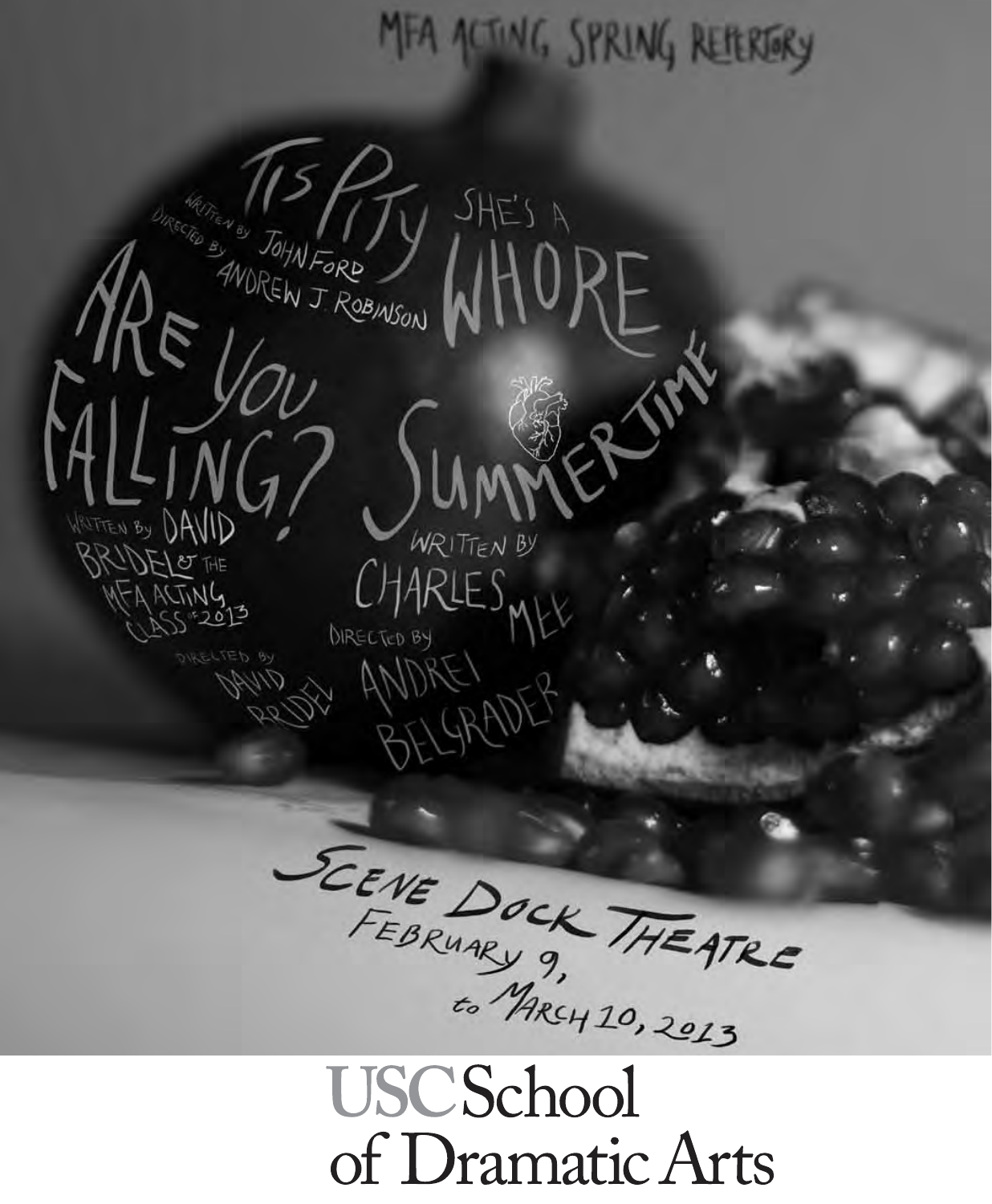# SPRING 2013 SCHEDULE

#### **M.F.A. ACTING SPRING REPERTORY\***

#### **Feb. 9 – Mar. 10 / Scene Dock Theatre** **SUMMERTIME**

by Charles L. Mee Directed by Andrei Belgrader **ARE YOU FALLING?** by David Bridel and the M.F.A. Acting Class of 2013 Directed by David Bridel **'TIS PITY SHE'S A WHORE by John Ford** Directed by Andrew J. Robinson

#### **THE ARABIAN NIGHTS** By Mary Zimmerman Directed by Stephanie Shroyer **Feb. 28 - Mar. 3 / McClintock Theatre**

**THE TAMING OF THE SHREW** By William Shakespeare Directed by Lisa Wolpe **Mar. 7 – 10 / Bing Theatre**

#### **BROKEN EGGS**

By Eduardo Machado Directed by Laurie Woolery **Apr. 4 – 7 / Scene Dock Theatre**

#### **SPRING MUSICAL THE MOST HAPPY FELLA**

Book, Music, and Lyrics by Frank Loesser Based on the play *They Knew What They Wanted* by Sidney Howard Directed by John Rubinstein **Apr. 4 – 14 / Bing Theatre**

#### **MRS. PACKARD**

By Emily Mann Directed by Casey Stangl **Apr. 11 – 14 / McClintock Theatre**

#### **NEW WORKS FESTIVAL YEAR TWO**

THE M.F.A. IN DRAMATIC WRITING. PLAYWRIGHTS WORKSHOP**\***

**Apr. 12 – 28 / Massman Theatre** **MORNING VIEW** By Jesse Mu-En Shao Directed by Sabina Ptasznik **TALES FROM TENT CITY** By Brian James Polak **Directed by Larissa Kokernot** **MY DEAR HUSSEIN** By Nahal Navidar Directed by Shishir Kurup

#### **MUSEUM**

By Tina Howe Directed by Jack Rowe **Apr. 25 – 28 / McClintock Theatre**

#### **GETTING MARRIED** By George Bernard Shaw Directed by Robert Shampain **Apr. 25 – 28 / Scene Dock Theatre**

#### **DANCE CONCERT THE UNITED KINGDOM OF DANCE May 2 & 3 / Bing Theatre**

**NEW WORKS FESTIVAL YEAR THREE** THE MASTER OF FINE ARTS PLAY PROJECT**\* May 28 – June 1 / McClintock Theatre**











# Ticket Information

**SHOWTIMES** (except where noted otherwise) Thu. & Fri. at 7pm • Sat. at 2:30 & 8pm • Sun. at 2:30pm \*Please see website below for performance schedule

#### **TICKET PRICES**

**PLAYS:** General Admission \$10 • Seniors or USC Faculty/Staff with ID \$8 • USC Students with ID \$5 **MUSICALS:** General Admission \$15 • Seniors or USC Faculty/Staff with ID \$10 • USC Students with ID \$6 **NEW WORKS FESTIVAL YEAR TWO:** All tickets \$5 **NEW WORKS FESTIVAL YEAR THREE:** Admission is free and will be available at the door on a first-come, first-served basis.

For tickets and information: www.usc.edu/spectrum • arts@usc.edu • 213-740-2167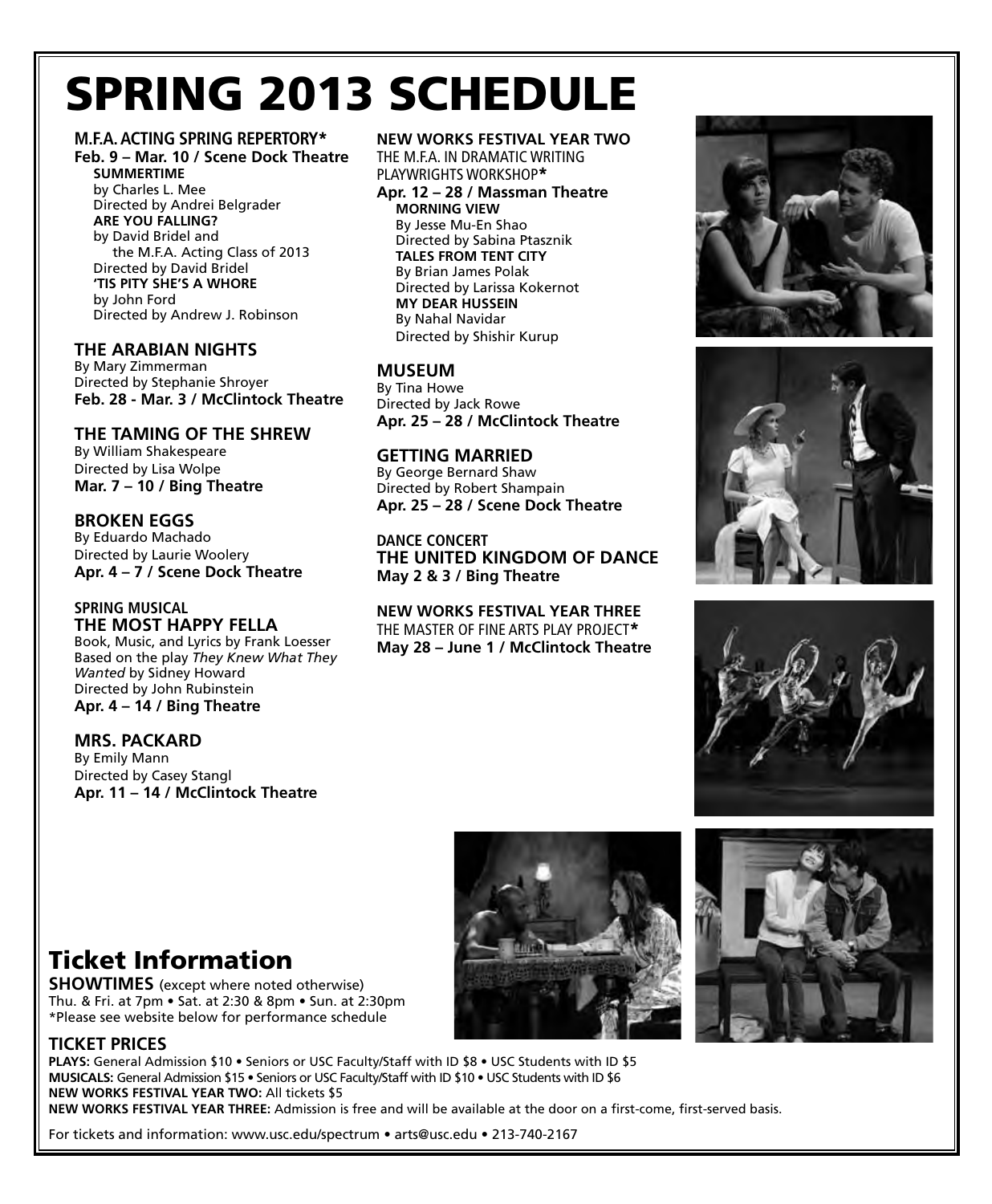#### **THE USC SCHOOL OF DRAMATIC ARTS**

**presents**

# THE MFA ACTING SPRING REPERTORY

#### THE COMPANY

Satchel André • James Bane • Whitney Ellis • Francisco Pryor Garat

Charlotte Gulezian • Jered Hobbs • Moronai Kanekoa • Tyler King • Maria Pasquarelli

Pia Shah • Kelsey Siepser • Patrick Toth

**SUMMERTIME**

BY CHARLES L. MEE

Scenic Design TAKESHI KATA

Costume Design SARAH SCHUESSLER

Lighting Design LEIGH ALLEN

Sound Design ALMA REYES-THOMAS

Projection Design NICHOLAS SANTIAGO

Stage Manager MOLLY MCGRAW

Directed by ANDREI BELGRADER

**ARE YOU FALLING?** BY DAVID BRIDEL AND THE M.F.A ACTING CLASS OF 2013

> Scenic Design TAKESHI KATA

Costume Design HANNAH KIM

Lighting Design LEIGH ALLEN

Sound Design ALMA REYES-THOMAS

> Projection Design NICHOLAS SANTIAGO

Stage Manager MOLLY MCGRAW

Directed by DAVID BRIDEL **'TIS PITY SHE'S A WHORE** BY JOHN FORD

> Scenic Design TAKESHI KATA

Costume Design HOWARD SCHMITT

Lighting Design LEIGH ALLEN

Sound Design ALMA REYES-THOMAS

> Stage Manager MOLLY MCGRAW

Directed by ANDREW J. ROBINSON

**February 9 - March 10, 2013**

**Scene Dock Theatre**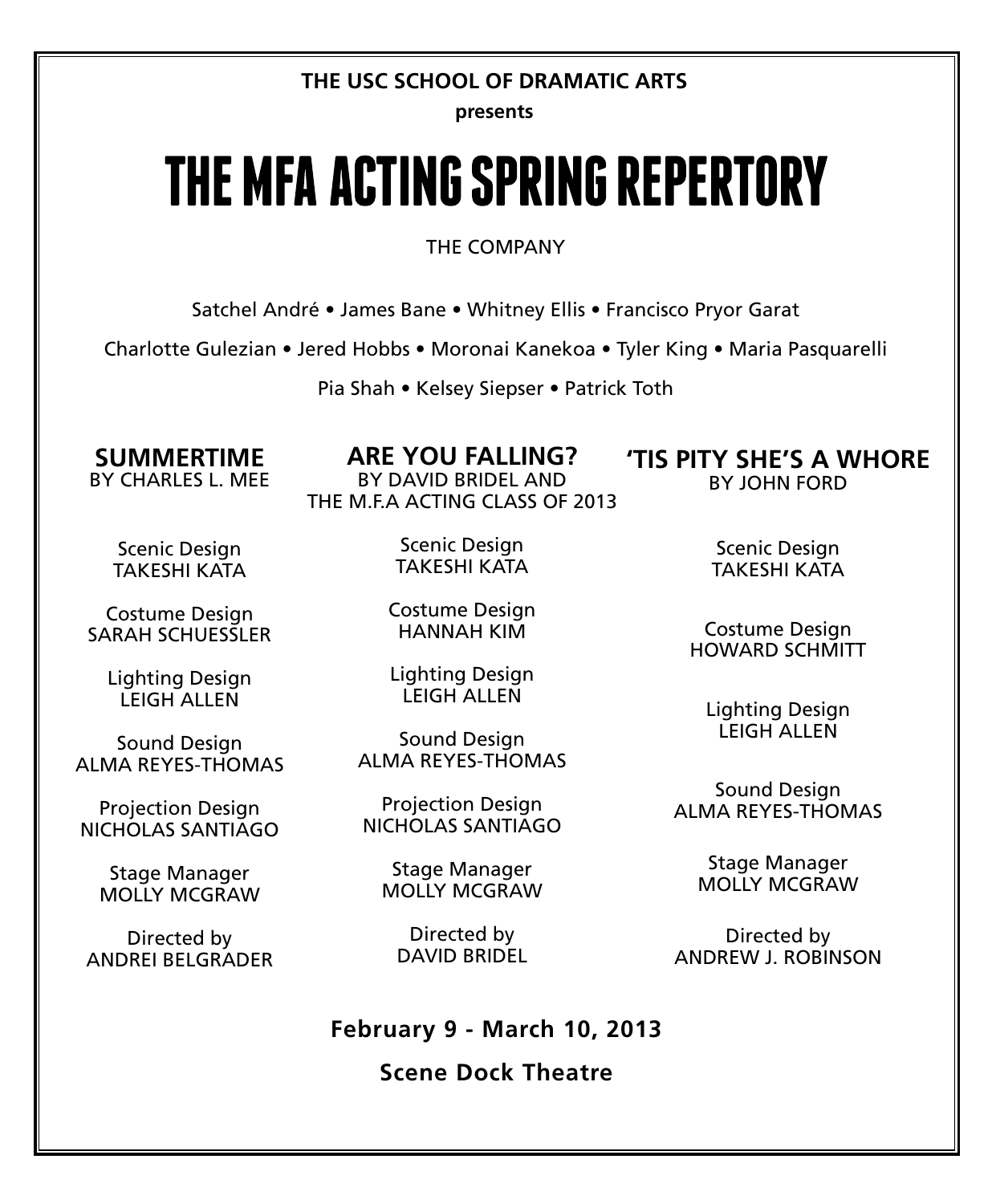

## THE M.F.A. IN ACTING CLASS OF 2013

Top row: Patrick Toth, Maria Pasquarelli, Francisco Pryor Garat, James Bane Middle row: Moronai Kanekoa, Kelsey Siepser, Pia Shah, Satchel André Bottom row: Whitney Ellis, Jered Hobbs, Tyler King, Charlotte Gulezian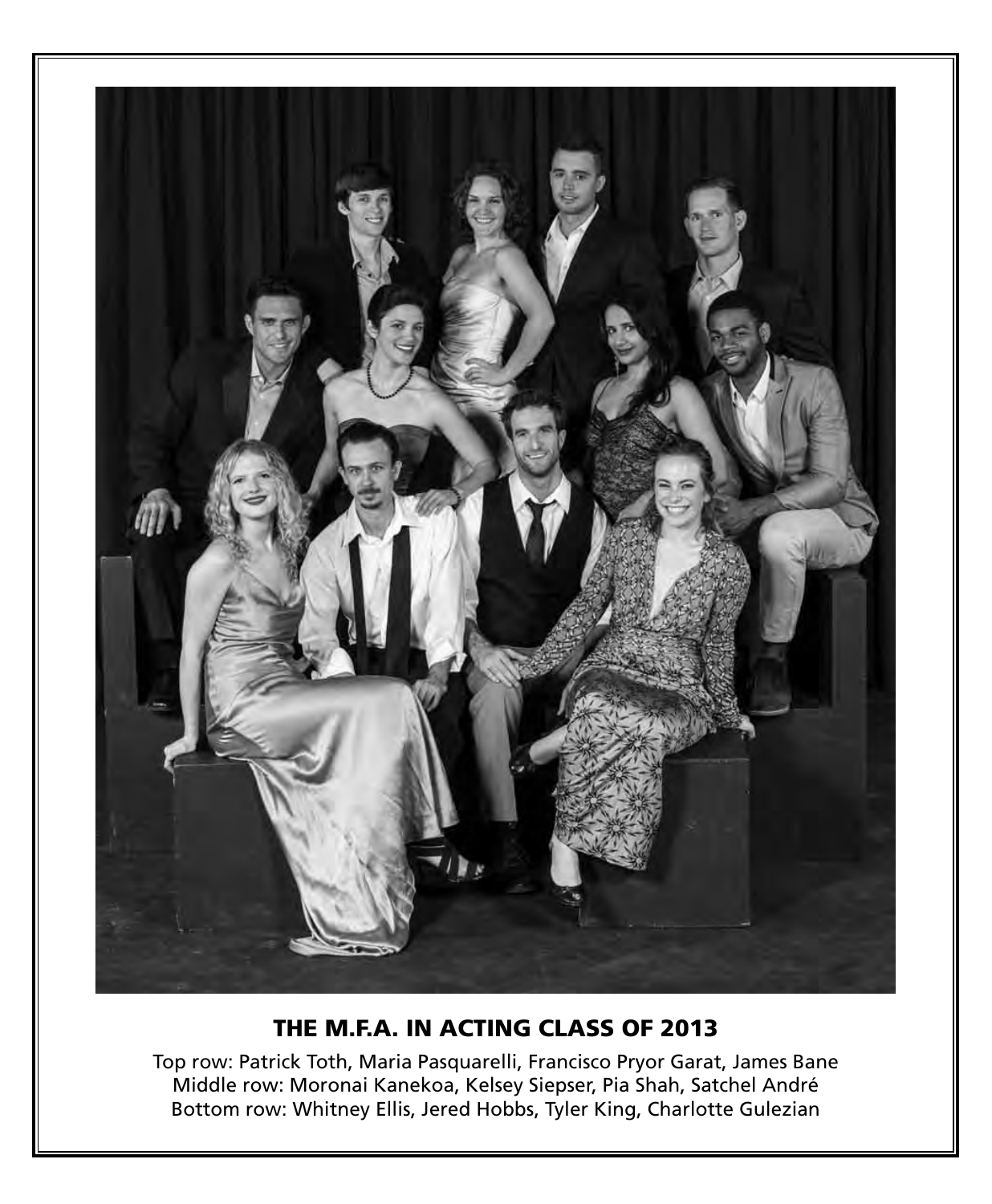#### THE MFA ACTING REPERTORY EXPERIENCE

By Andrew J. Robinson, Director of M.F.A. in Acting

Our graduating M.F.A. acting students began working on the plays that comprise our three-play repertoire – Charles L. Mee's *Summertime*, John Ford's *'Tis Pity She's a Whore*, and *Are You Falling?,* a play written by David Bridel and the company – in September 2012. This multi-play "rep" is the equivalent of their Master's thesis, and it culminates the ensemble performance aspect of the USC School of Dramatic Arts' M.F.A. actor-training program.

This rep serves two purposes in actor-training: one, it brings a group of student-actors together into a working ensemble; and two, it gives them an intense repertory experience that allows them to practically apply all aspects of their training. What the actor learns from being a working member of an ensemble is every bit as important as learning the nuts and bolts of craft. To be a true ensemble player, one develops a vital connection and a responsibility to the other players. Individual talents are brought together into a coherent and responsive ensemble that creates the potential for extraordinary theatre.

Michael Chekhov, the great Russian actor, director and teacher, believed "the purpose of all training is to create character." After more than two years of classes, workshops and performance situations, each one of these actors has now created three or more characters from three very different plays. And because they are a small group taking on this enormous challenge, they are sometimes playing roles that commercial theatre would be reluctant to hire them to play. Dean Puzo has remarked that "repertory theatre is the triumph of miscasting." Nothing stretches an actor more than to struggle with a character that's 180 degrees removed from her or his "type." It's this kind of "miscasting" that often allows for revelatory performance.

Until relatively recently, actors coming out of drama school had more opportunity to secure an apprenticeship with one of a number of resident repertory companies located throughout the country. The intensity of the rep experience (rehearsing one play during the day, playing another at night) allowed the apprentice to put recent drama school training to the test of practical application. Unfortunately, these resident rep companies have dwindled down to a precious few.

Today, the vast majority of students coming out of drama school are immediately thrown into a "freelance" situation where the work comes sporadically with a lot of "down time" in-between. The formative practical experience that professional rep companies used to provide has now, to a large extent, fallen to academy-styled university programs. And if the repertory experience is not even offered in these programs, then chances are slim that the graduated actor will ever find it in the professional world.

Multi-play rep is not for the faint of heart. It requires stamina, patience and true belief in the creative imagination. Every bit of intellectual, emotional and physical resource the actor possesses is put into play. It's an experience that strengthens and expands presence, the actor's most valuable asset, and I am deeply grateful to Dean Puzo and the School of Dramatic Arts for keeping the experience alive here at USC.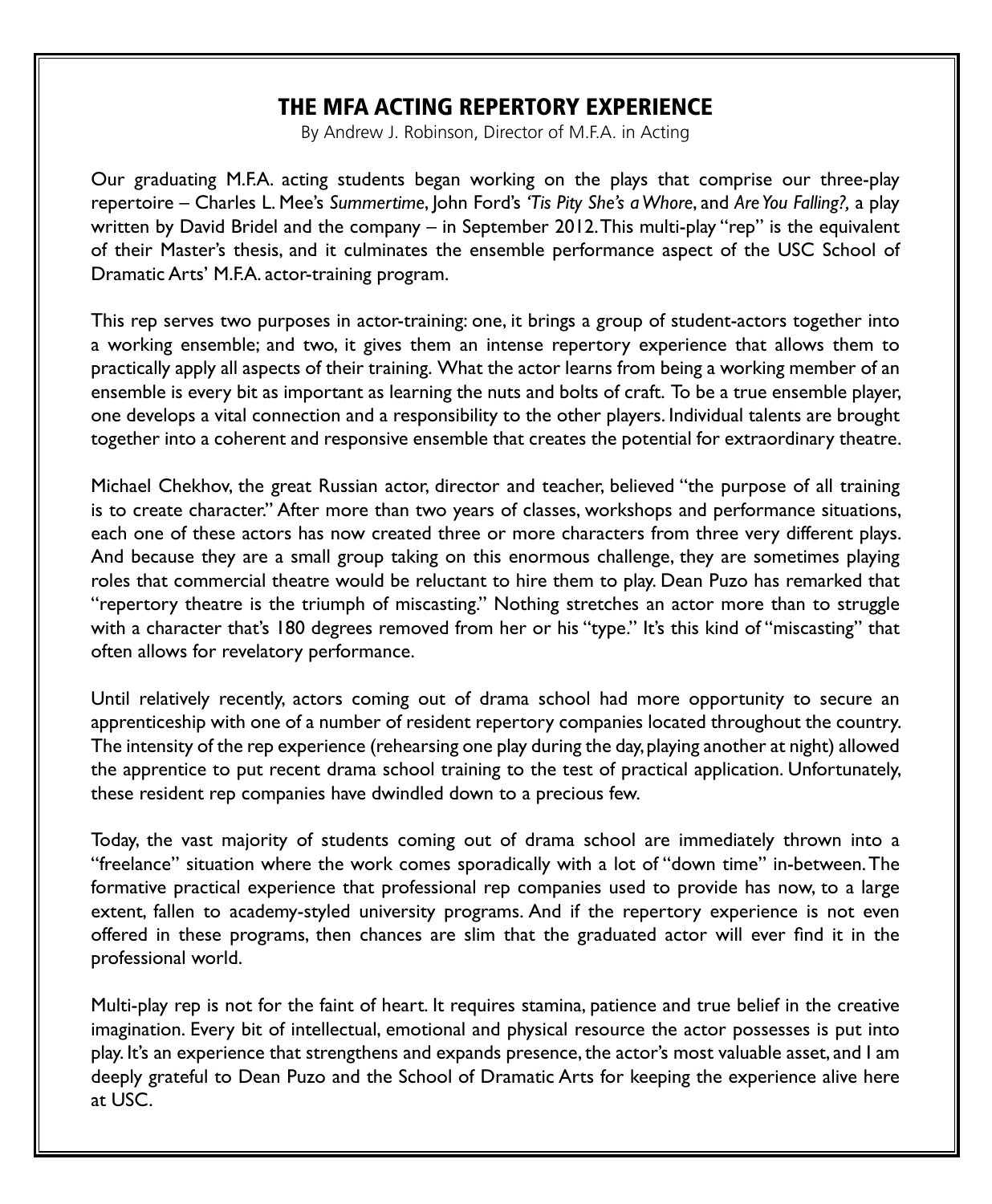# The M.F.A. Acting Spring Repertory

Performance Schedule

### SUMMERTIME

Saturday, February 9, at 2:30 p.m. Sunday, February 10, at 8 p.m. Wednesday, February 20, at 7 p.m. Thursday, February 21, at 7 p.m. Saturday, March 2, at 8 p.m. Sunday, March 3, at 2:30 p.m. Friday, March 8, at 7 p.m. Saturday, March 9, at 2:30 p.m.

## ARE YOU FALLING?

Saturday, February 9, at 8 p.m. Sunday, February 10, at 2:30 p.m. Friday, February 22, at 7 p.m. Saturday, February 23, at 2:30 p.m. Wednesday, February 27, at 7 p.m. Thursday, February 28, at 7 p.m. Saturday, March 9, at 8 p.m. Sunday, March 10, at 2:30 p.m.

## 'TIS PITY SHE'S A WHORE

Saturday, February 16, at 8 p.m. Sunday, February 17, at 2:30 p.m. Saturday, February 23, at 8 p.m. Sunday, February 24, at 2:30 p.m. Friday, March 1, at 7 p.m. Saturday, March 2, at 2:30 p.m. Wednesday, March 6, at 7 p.m. Thursday, March 7, at 7 p.m.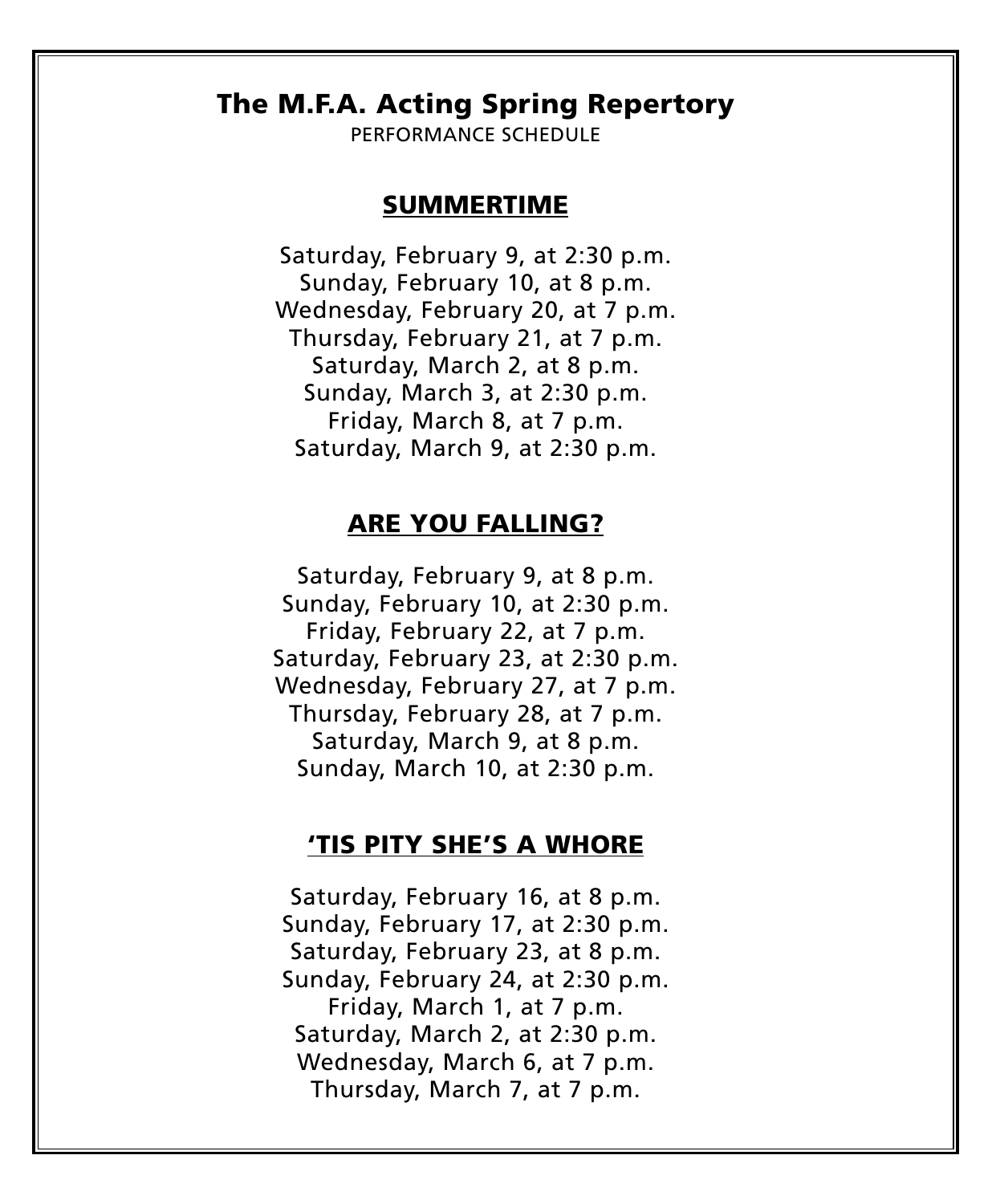# **SUMMERTIME**

By Charles L. Mee Directed by Andrei Belgrader

## **CAST OF CHARACTERS**

*(In Order of Appearance)*

#### **TIME**

Nowadays, Summer

#### **PLACE**

Loveland, Martha's Vineyard, Massachusetts

There will be one 15-minute intermission.

#### **WARNING**

Please be advised that this production contains smoking, strobe effects, and male nudity.

#### **DIRECTOR'S BIO**

Andrei Belgrader has been a master teacher of acting and directing at the Yale School of Drama, a professor at UCSD and head of directing at Juilliard. He is a Theatre and TV director. For television, he has directed numerous episodes of *Monk,* as well as *Law and Order: Criminal Intent* and the sitcom *Coach*. He has directed at major regional theatres such as American Repertory Theatre, Yale Repertory Theatre, The Goodman, Seattle Rep, ACT- San Francisco as well as in New York. His last two productions in New York, Beckett's *Endgame* at BAM with John Turturro and Elaine Stritch, and Chekhov's *The Cherry Orchard* at CSC with Dianne Wiest and John Turturro (Lucille Lortel Award) were chosen among the "Ten Best Plays" of the year by publications such as *The New York Times* and *New York* magazine. Andrei is a Professor of Theatre Practice for the USC School of Dramatic Arts.

#### **SPECIAL THANKS**

Matt Walker and the Troubies, David Bridel, Center Theatre Group, Dawn Holiski, Andrew Thiels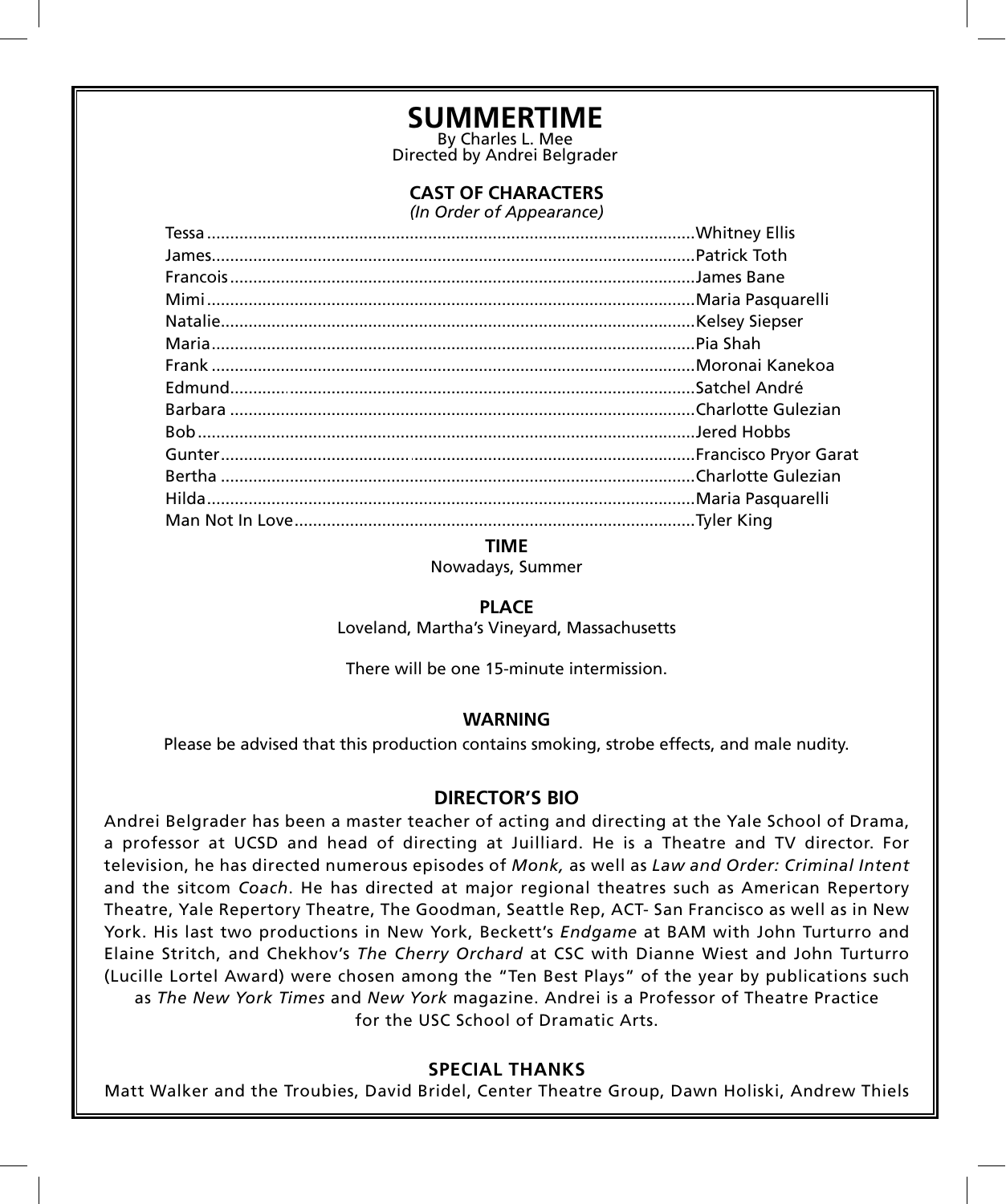# **ARE YOU FALLING?**

By David Bridel and the M.F.A. Acting Class of 2013 Directed by David Bridel

### **CAST OF CHARACTERS**

*(In Order of Appearance)*

There will be no intermission.

#### **WARNING**

Please be advised that this production contains mature language and themes, and strobe effects.

#### **DIRECTOR'S BIO**

David is a director, choreographer, playwright, performer, and teacher of acting, movement and clown. He is the Associate Director and Head of Movement for the M.F.A. in Acting at USC.

#### **DIRECTOR'S NOTE**

*Are You Falling?* explores the tension between truth and perspective in the justice system, based on the true story of a murder trial that took place in New York a few years ago.

#### **SPECIAL THANKS**

Amanda Squitieri; Elmira Rahim; Vika Teplinskaya; USC Starbucks; USC Annenberg School for Communications and Journalism, Jim Yoder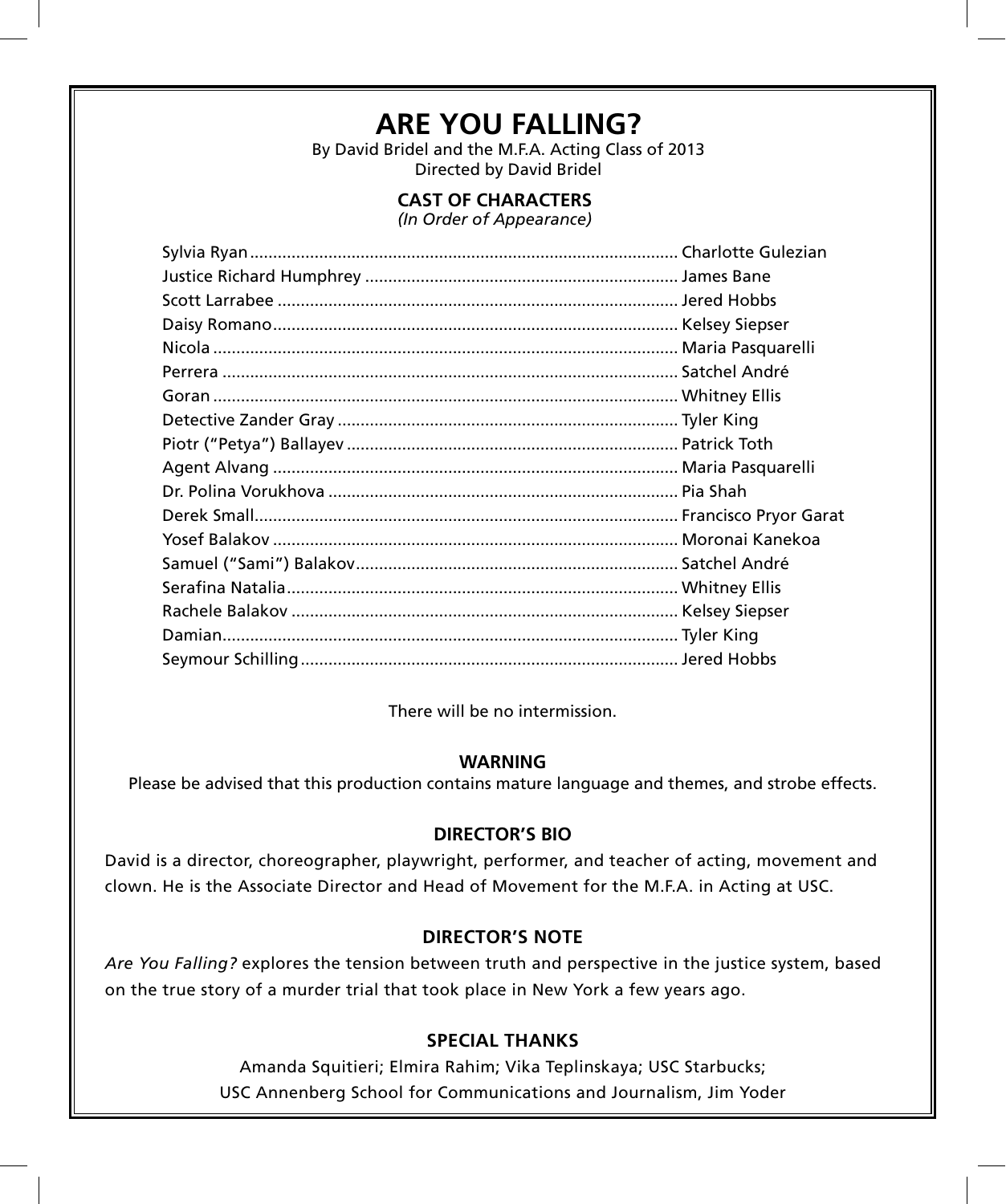# **'TIS PITY SHE'S A WHORE**

By John Ford Directed by Andrew J. Robinson

#### **CAST OF CHARACTERS**

*(In Order of Appearance)*

#### **TIME**

Sometime between then and now

#### **PLACE**

Parma, Italy

There will be one 15-minute intermission.

#### **WARNING**

Please be advised that this production contains theatrical fog.

#### **DIRECTOR'S BIO**

Andrew J. Robinson is a Professor of Theatre Practice and Director of the M.F.A. Actor-training program for the USC School of Dramatic Arts. He directed for last year's repertory, *Fortune is a Woman*, as well as *Twelfth Night*, *Fisher King* and *A Midsummer Night's Dream* for previous reps. He is a graduate of the New School for Social Research and a Fulbright Scholar to the London Academy of Music and Dramatic Art. He has worked as an actor and director all over the country in theatre, film and television.

#### **SPECIAL THANKS**

Edgar Landa; Center Theatre Group; Dawn Holiski; Andrew Thiels; Kingsmen Shakespeare Co., Michael J. Arndt, Artistic Director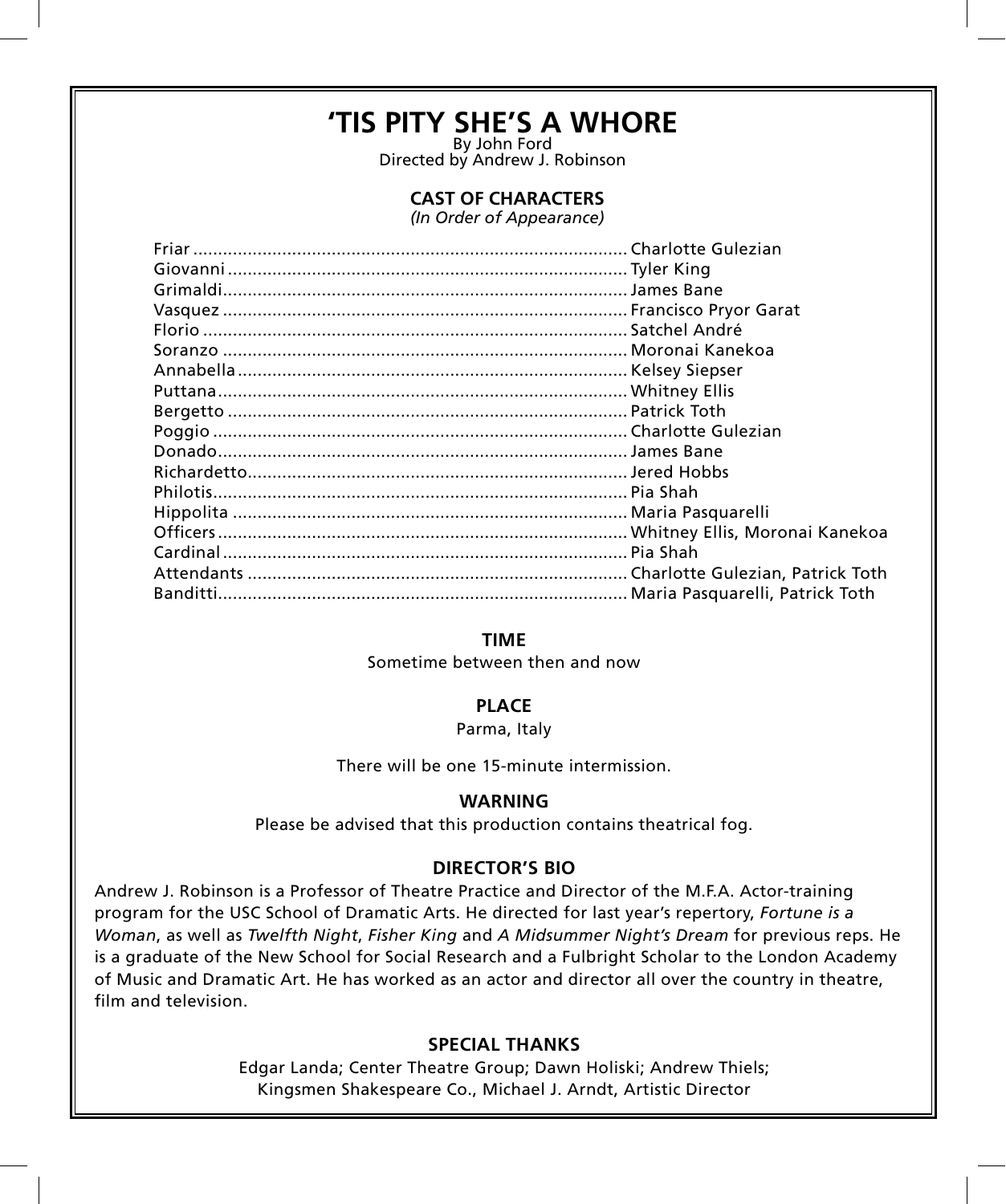# PRODUCTION STAFF

## **SUMMERTIME**

| Alejandro Buceta, Amador Plascencia, Jr., |
|-------------------------------------------|
| Vania Portilla, Forest Sebastian          |

## **ARE YOU FALLING?**

| Patrick Pote, Elmira Rahim, |
|-----------------------------|
| Sedale Threatt, Jr.         |

## **'TIS PITY SHE'S A WHORE**

| Brent Ingram, Ukamaka Izuchi,      |
|------------------------------------|
| Danielle Larson, Victoria Pearlman |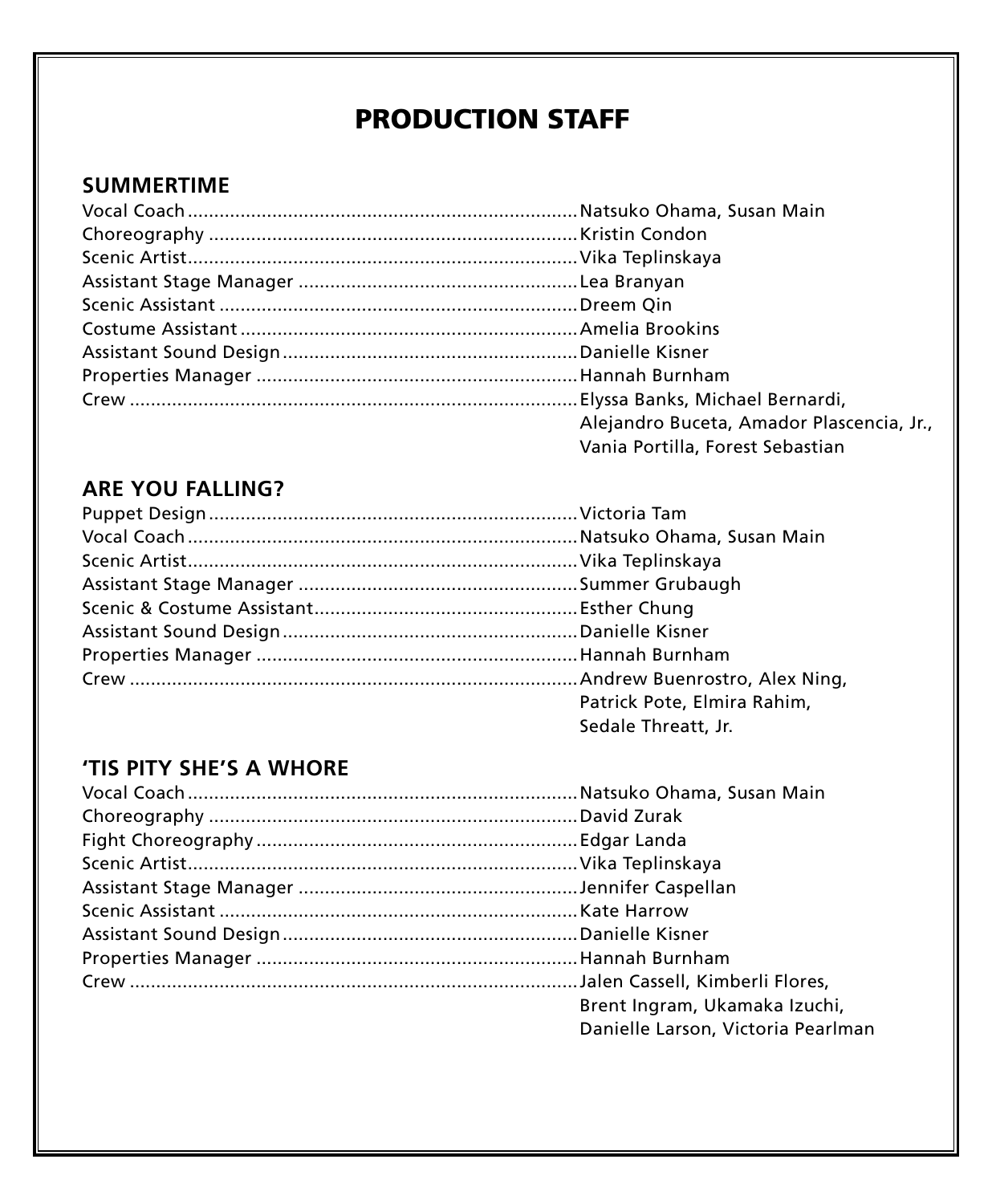#### DEAN

Madeline Puzo

#### ASSOCIATE DEANS

Professor Sharon Marie Carnicke Professor Velina Hasu Houston (Director Of Dramatic Writing) Associate Professor Of Theatre Practice Jack Rowe (Artistic Director)

#### ASSOCIATE PROFESSORS

Margo Apostolos (Director Of Dance) Meiling Cheng (Director Of Critical Studies) Don Llewellyn (Director Of Scenic Design) Oliver Mayer

#### ASSISTANT PROFESSORS

Luis Alfaro Angus Fletcher Christina Haatainen-Jones (Director Of Design) Takeshi Kata Tom Ontiveros Sibyl Wickersheimer

#### PROFESSORS OF THEATRE PRACTICE

Andrei Belgrader Natsuko Ohama Andrew J. Robinson (Director Of M.F.A. in Acting)

#### ASSOCIATE PROFESSORS OF THEATRE PRACTICE

Paul Backer (Director Of Undergraduate Voice and Movement) Brent Blair (Director Of M.A. in Applied Theatre Arts) David Bridel (Associate Director Of M.F.A. in Acting & Director Of Global Initiatives) Elsbeth M. Collins (Director Of Production) Joseph Hacker Duncan Mahoney (Technical Director) Mary-Joan Negro (Director Of B.A. Acting Courses) Stephanie Shroyer (Associate Artistic Director) Eric Trules

#### ASSISTANT PROFESSORS OF THEATRE PRACTICE

Philip G. Allen Anita Dashiell-Sparks David Warshofsky

#### ADJUNCT FACULTY

Tony Abatemarco, Joe Anthony, Michael Arabian, Robert Bailey, Joe Bays, Corbett Barklie, Jason Robert Brown, Tom Buderwitz, Anne Burk, Frank Catalano, Julian Cha, Stacie Chaiken, Paula Cizmar, Anatasia Coon, Cynthia DeCure, Debra DeLiso, John DeMita, Barbara Dodge, Kathleen Dunn-Muzingo, Frank Dwyer, Kiyomi Emi, Dan Fishbach, Laura Flanagan, Jeff Flowers, Jay Fuentes, Parmer Fuller, Miranda Garrison, Terry Gordon, Will Greenberg, H. Richard Greene, Alexander Greschenko, William Gunn, Elizabeth Hogan, Paula Holt, Michael Keenan, Mary K Klinger, Shishir Kurup, Edgar Landa, Rachael Lawrence, Joey Letteri, Vicki Lewis, Victoria Looseleaf, Helene Lorenz, Heather Lyle, Susan Main, Marjo-Riikka Makela, Babette Markus, Kevin McCorkle, Laurel Meade, Johnny Meeks, Randy Mell, Christine Menzies, Ntare Mwine, Angeliki Papadakis, Jacqueline Pavlich, Leah Piehl, Ron Popenhagen, Bradley Rapier, John Rubinstein, Mady Schutzman, Georgia Stitt (Visiting Artist), Charlotte Stratton, Doug Tompos, Ella Turenne, Laura Vena, Matt Walker, Julie Welch, Kenji Yamaguchi

Courtesy Joint Appointments: Thomas G. Cummings, Larry E. Greiner (Emeritus), Bruce Smith

Emeriti Faculty: Eve Roberts, Robert R. Scales, James Wilson

Visiting Professor of Theatre Practice & George Burns Visiting Artist: Gordon Davidson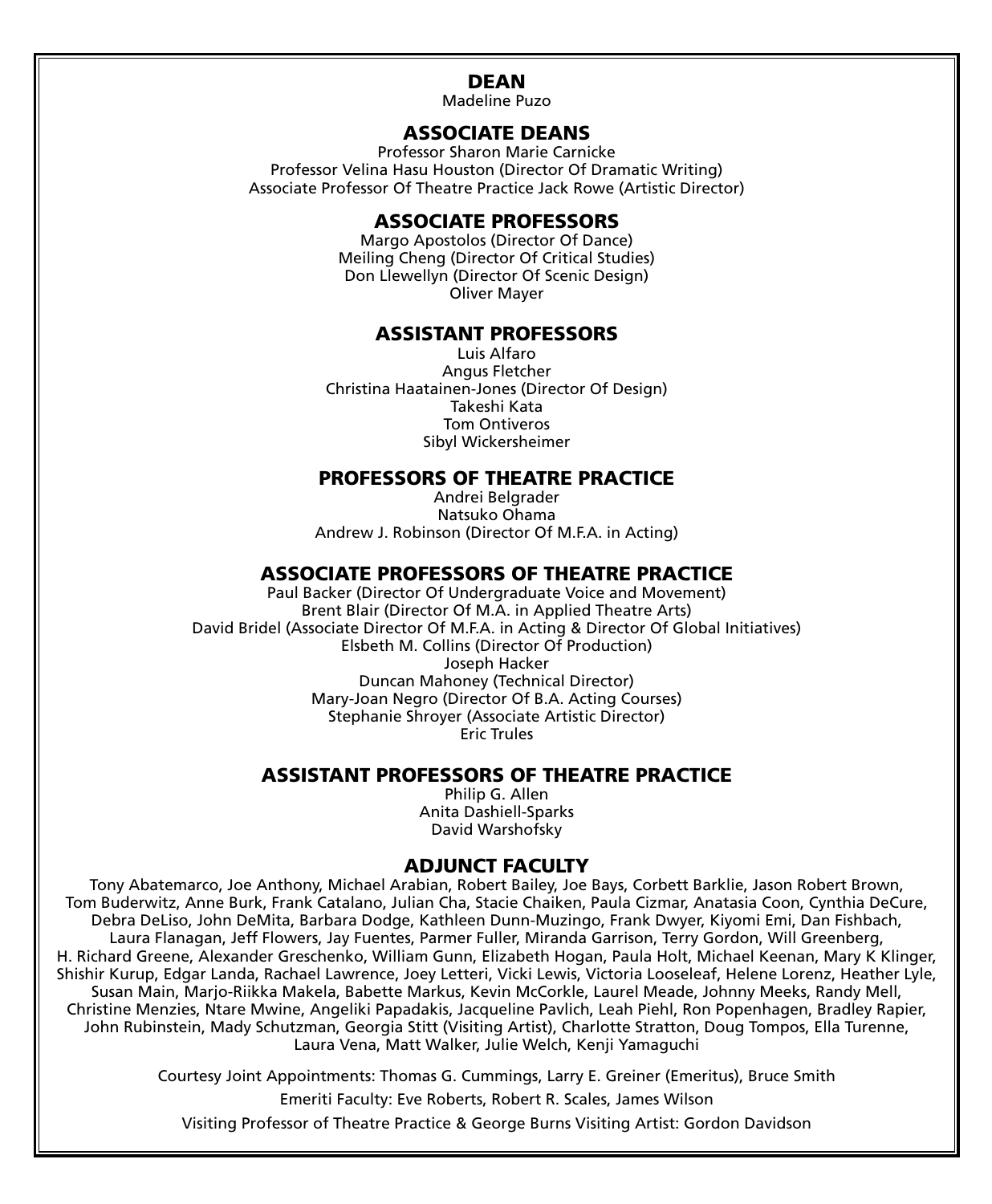# BOARD OF COUNCILORS

Patrick J. Adams • David Anderle • Lisa Barkett • Todd Black • Tim Curry • Lauren Shuler Donner Tate Donovan • Michele Dedeaux Engemann (Founding Chair) • Michael Felix Greg Foster • Michael Gilligan • Robert Greenblatt • Patti Gribow • Susan A. Grode Paula Holt • Donna Isaacson • Mark Kogan • Gary Lask • Sheila Lipinsky • Laurence Mark Martin Massman • Jimmy Miller • Madeline Puzo • Thomas Schumacher • James D. Stern Andy Tennant • Allison Thomas • Rik Toulon • Joe Tremaine • Richard Weinberg (Chair)

# FRIENDS OF DRAMATIC ARTS

The USC School of Dramatic Arts would like to recognize the tremendous generosity of the following individuals and organizations whose cumulative giving has exceeded \$1 million. Their foresight and commitment to the arts and higher education have helped transform the School into a leader in theatre education:

# VISIONARY CIRCLE

Dr. & Mrs. Peter Bing and the Anna H. Bing Living Trust

George N. Burns Trust

Katherine B. Loker

Robert & Elizabeth Plumleigh *in memory of Karen Plumleigh Cortney*

3ň

We are grateful to those who have given wisdom, talent, time and financial resources to the benefit of the School's Annual Fund in addition to scholarship support. The following members have made pledges of \$1,000 or more over the past year:

# SEASON SPONSORS

Eric T. Kalkhurst & Nora K. Hui

# EXECUTIVE PRODUCERS

Michael & Debbie Felix Elizabeth & Mark Kogan • Richard Weinberg & Diane Stilwell

# PRODUCERS

MaryLou Boone • Suzanne Bruce, MD & Malcolm Waddell • Mary & Richard Covington Roger & Michele Dedeaux Engemann • Michael Gilligan & Anne Helgen • Gary & Karen Lask Sheila & Jeff Lipinsky • Christine Marie Ofiesh • Inger A. Armour Ong

Sally & Howard Oxley *in honor of Dean Madeline Puzo* • Teresa & Byron Pollitt • Jim & Leslie Visnic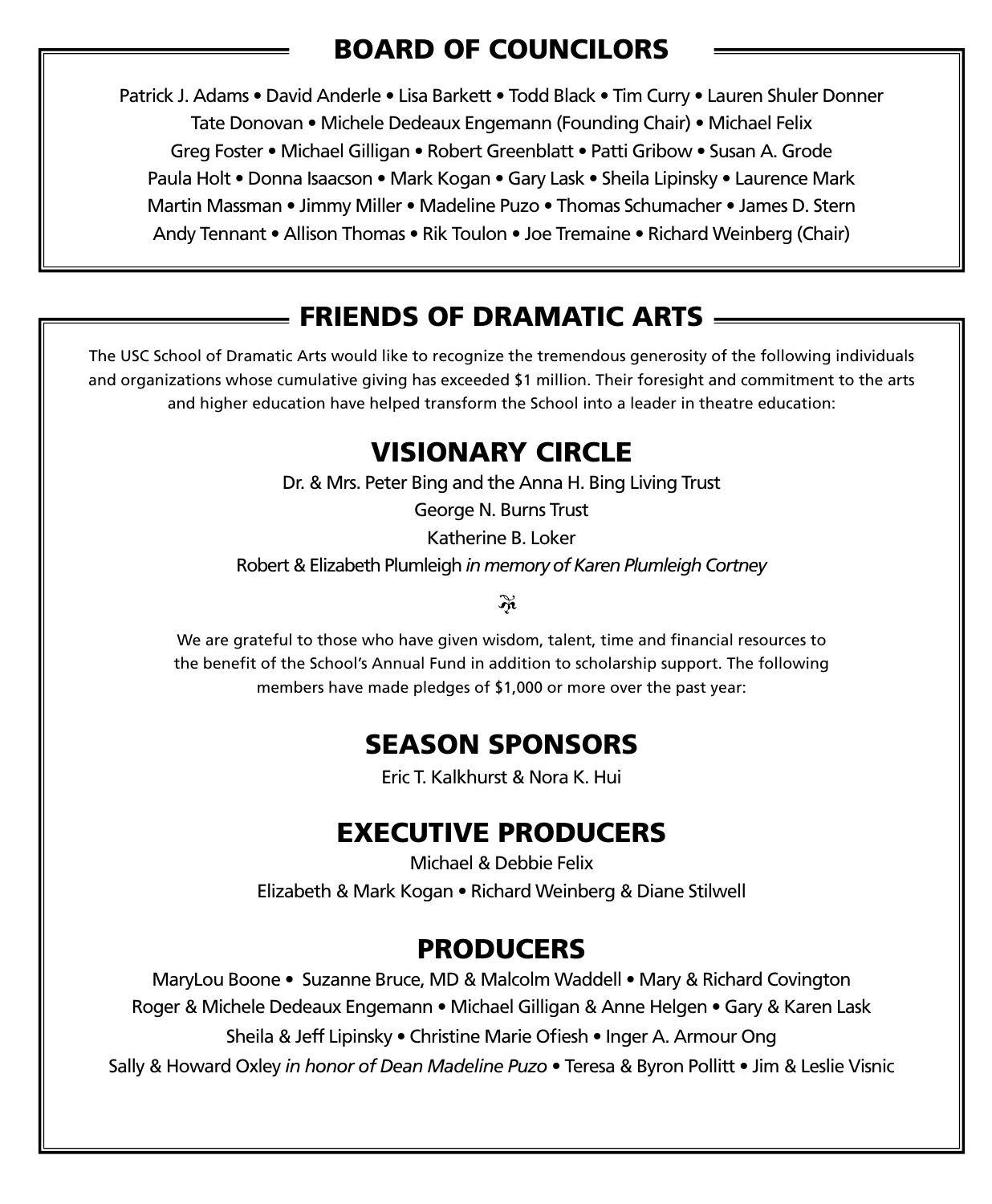## FRIENDS OF DRAMATIC ARTS

## **DIRECTORS**

Anonymous • David Anderle • Randolph & Ellen Beatty • John & Leslie Burns Tate Donovan • Margaret Eagle & Eli Rapaport • Gail & Jim Ellis *in honor of Madeline Puzo* Gregory & Marci Foster • Joan Gardner • John Goodman • Susan A. Grode • Dianna & Earnest Harris Donna Isaacson • Jimmy & Cheryl Miller • Robert R. Scales *in memory of Suzanne Grossmann Scales* Thomas Schumacher • Michael Solomon & Kimberly Nunes • Allison Thomas & Gary Ross Rik Toulon • GuangZhou Hao Yang Electronic Co., Ltd

## PATRONS

Kathryn & Lawrence Bryan • The Emanuel Bachmann Foundation Molly & David Helfet • Paula Holt • Steven Nagelberg • Teri & Gary Paul • Susie & Alex Pilmer Meredith & Drew Rowley • Ruth Tuomala & Ernest Cravalho • Nancy & Peter Tuz

## ANGELS

Annette & Gary Angiuli • Joan Beber • Dr. Rosula A. Bell *in honor of Luisa Andaya-Somoray* Susan & David Berck • Yvonne Bogdanovich • Angela & Amir Bozorgmir • Caroline Choi Sara Bancroft-Clair & Pierson Clair • Dennis Cornell • Barbara Cotler • Gabrielle & Richard de Forest David Emmes & Paula Tomei • Debra & Gary Fields • Catherine Gousha • Eleanor Grossman Debbie & Terry Hammer • The Bridges Larson Foundation Marguerite E. Maclntyre • Scott S. Mullet & Jenelle Anne Marsh • Robert & Debbie Myman Elizabeth C. Noble • Willa Olsen • Mary & Oscar Pallares *in memory of Bill White* • Vicky & David Porter Dean Madeline Puzo • Dr. Simon Ramo • Aileen & James Reilly • Andrew J. & Irene Robinson Cyndy & John Scotti • Rick Silverman • Nancy Sinatra, Sr. *in honor of my niece Dean Puzo* The Steiner Family • Cynthia Stroum • Lynne & Stephen Wheeler • Woodell-Mascall Family

#### $\mathfrak{R}$

We hope you will consider becoming a member as well. For more information about giving to the School of Dramatic Arts, please contact Sara Fousekis at 213-821-4047 or fousekis@usc.edu.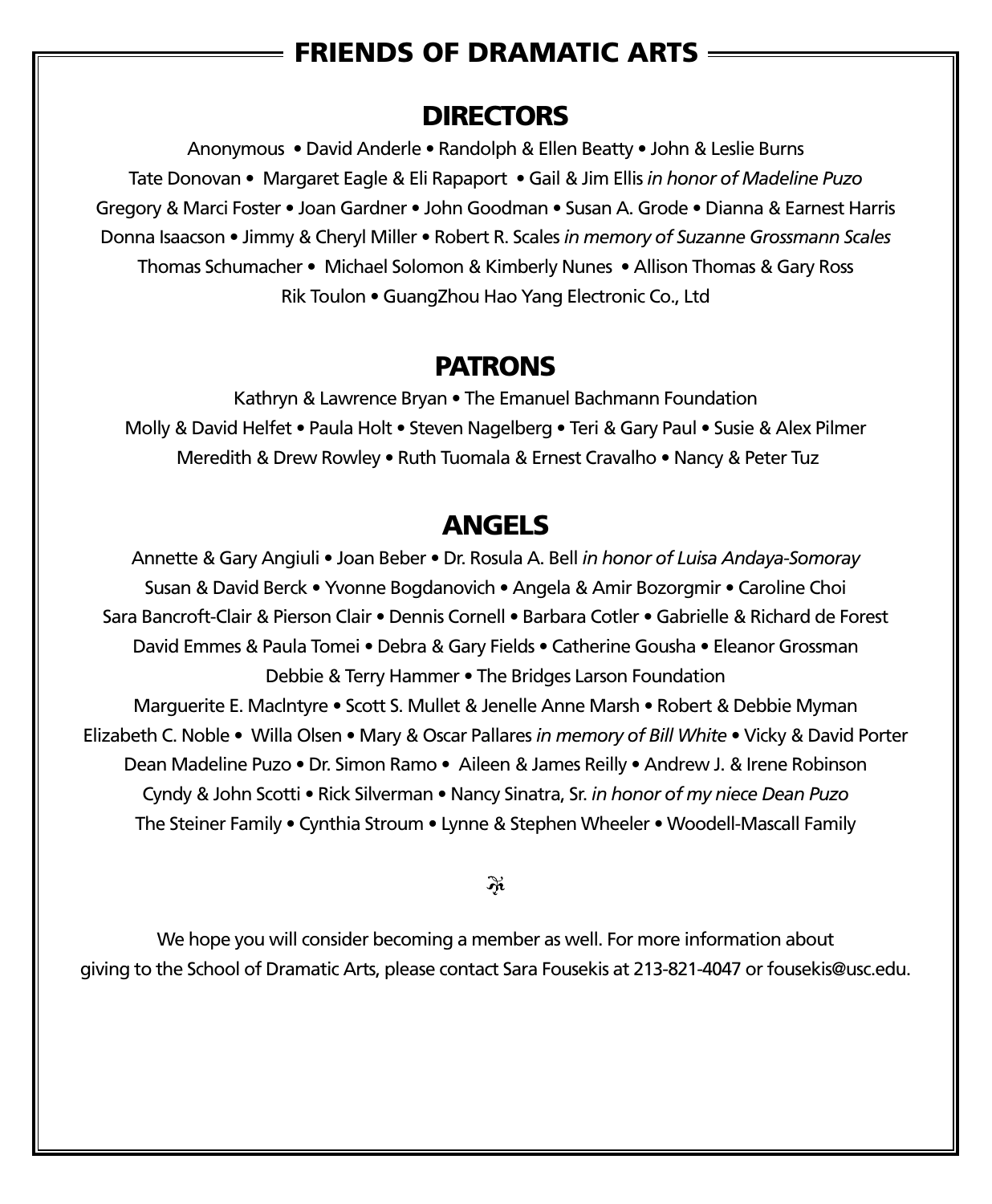## PRODUCTION STAFF

Assistant Technical Directors: Michael Etzrodt, Michael Wiskow Theatre Manager: CB Borger Assistant Theatre Managers: Fionnegan Justus Murphy, Christopher Paci Costume Shop Manager: Howard Schmitt Costume Technicians: Charlotte Stratton, JoEllen Skinner Scenic Charge Artist: Vika Teplinskaya Properties Manager: Hannah Burnham

# ADMINISTRATIVE STAFF

DEAN'S OFFICE

Executive Assistant: Elizabeth West Administrative Assistant: Sonia De Mesa Information Technology Manager: Prakash Shirke

#### STUDENT AFFAIRS

Assistant Dean: Lori Ray Fisher Director of Academic & Student Services: Sergio Ramirez Academic Advisors: Daniel Leyva, Leon Strayer Admissions Counselor: Phyllis Lemons Scheduler: Helga Matthews Internship & Special Programs Coordinator: Meghan Laughlin Applied Theatre Arts Program Coordinator: Urias Garcia Office Manager: Mabel Lopez

BUSINESS AFFAIRS Assistant Dean: Virginia Mack-Ross Budget Analyst/Home Dept. Coordinator: Crystal Balthrop

COMMUNICATIONS Assistant Dean: Tony Sherwood Director of Special Events: Marissa Gonzalez Director of Print and Digital Media: Stacey Wang

DEVELOPMENT Assistant Dean: Sara Fousekis Director of Major Gifts: Billie Ortiz Director of Donor Relations: Kimberly Muhlbach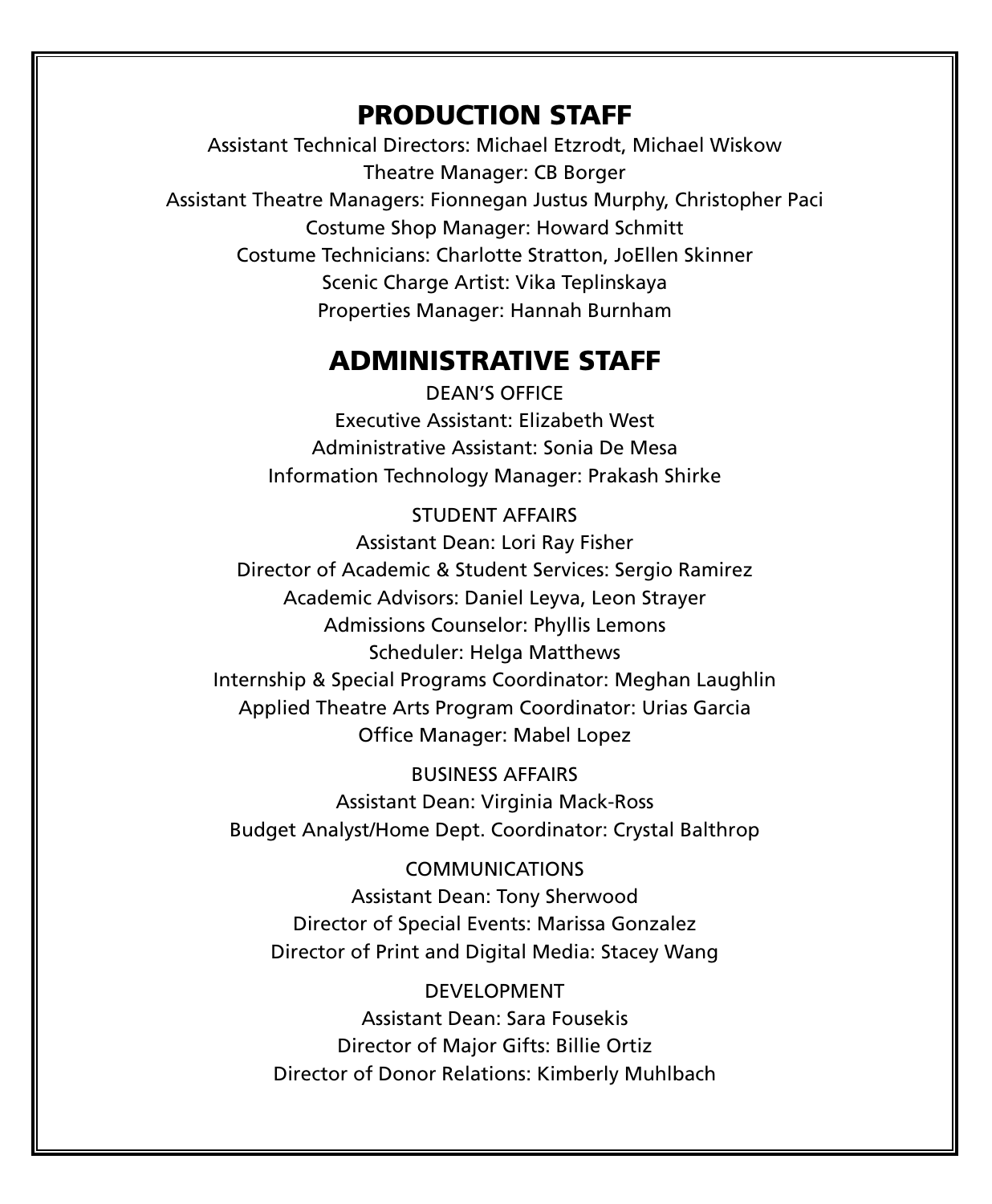